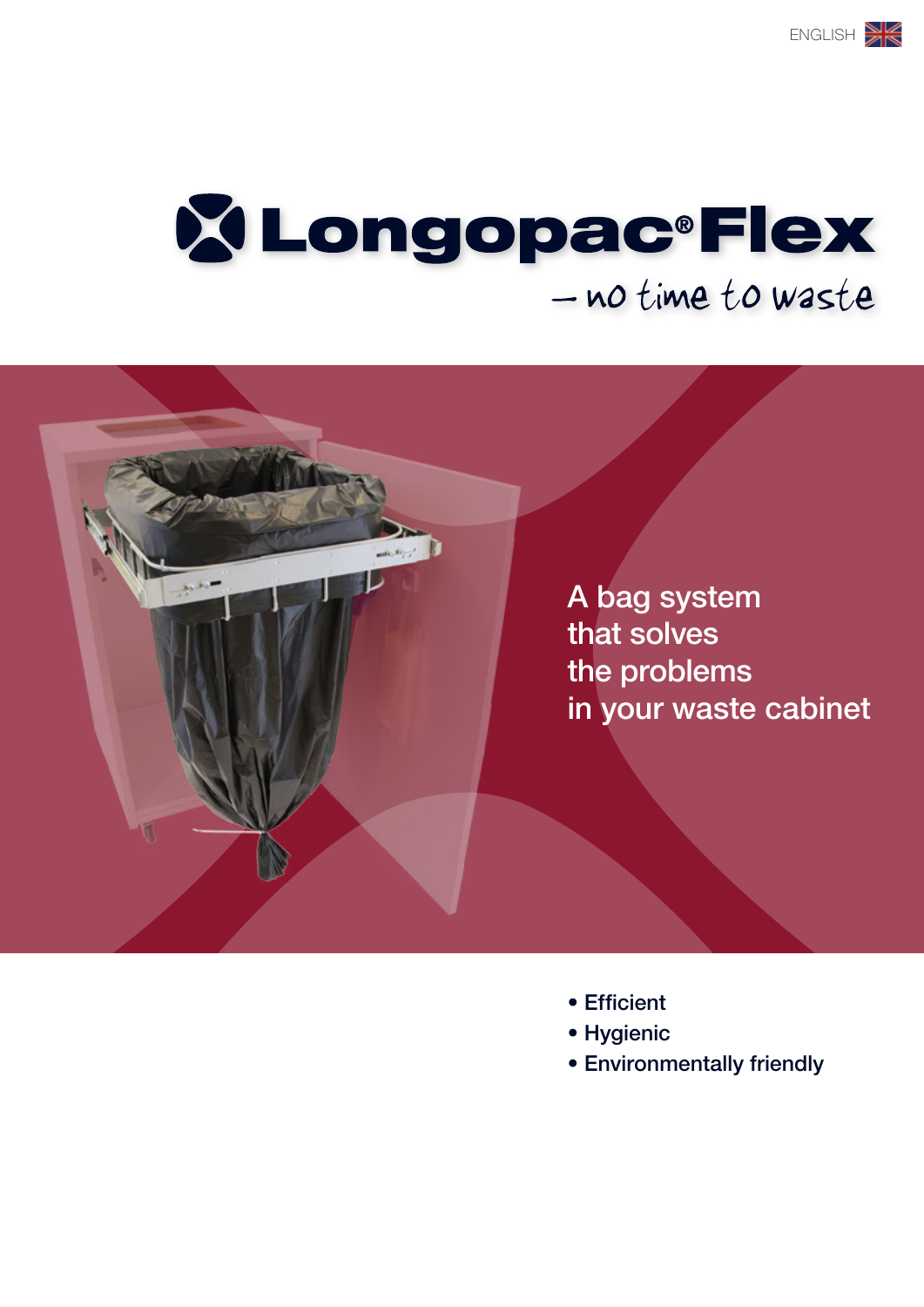## Waste management for waste sorting walls and waste cabinets



### EFFICIENT

- Loaded with a bag cassette up to 110 m in length.
- New bag always in place.
- Bag always securely sealed.
- Quick bag replacement saves time.
- Variable bag size for flexible replacement intervals.

### **HYGIENIC**

- • Bags are replaced and sealed from the outside – no contact with the waste.
- Spillages around the opening are collected by the next bag.
- Simple to clean.



### ENVIRONMENTALLY FRIENDLY

Longopac Flex is loaded with a Longopac cassette that is available in a variety of strengths and colors.

- Longopac bag material is made from 3-ply polyethylene, which affords low raw material consumption and high strength.
- Longopac is also available in compost-certified biodegradable plastic.
- Variable bag size always ensures bags are 100 % full.
- Generates less than a third of the carbon dioxide produced by traditional bags.

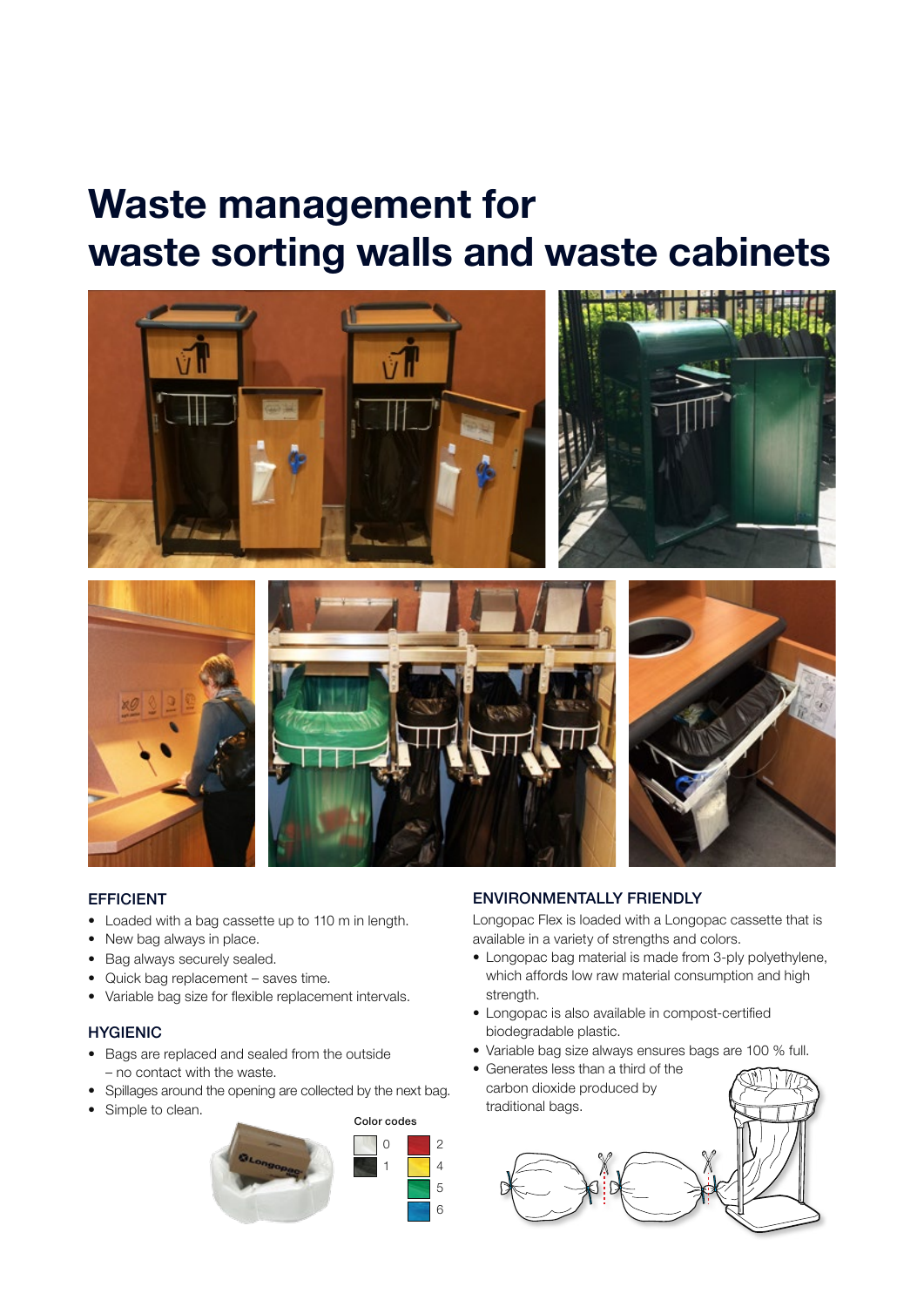## Flexible mounting solution

With Longopac Flex mounted behind your waste sorting walls and in waste cabinets, you can eliminate the problem of the opening becoming blocked and waste overflowing. The Longopac Flex cassette holder is also popular with personnel, as the bags can be replaced faster, more ergonomically and more hygienically than traditional bin liners. The Longopac system also has much less of an environmental impact.

Longopac Flex is width adjustable, which means that it can be installed without difficulty in most waste cabinets. Longopac Flex is available in four sizes: Maxi, Midi, Mini Square and Mini Slim. All the sizes are shown below. The adjustable width of the cassette holder is shown on the left, and on the right its length. Please contact us for complete blueprints.

#### **MINI SLIM** Opening 164x284 mm Item no. 34360  $\overline{\bullet}$  $\bullet \bullet \bullet$ Min 279 mm Min 279 mm 400 mm 400 mm Max 372 mm Max 372 mm **MINI SQUARE Mi**<br>Op Opening 231x231 mm Item no. 34370 Min 360 mm Min 360 mm 350 mm 350 mm Min 279 mm  $\mathbf{r}$ 400 mm 400 mm  $\overline{\phantom{a}}$   $\overline{\phantom{a}}$   $\overline{\phantom{a}}$   $\overline{\phantom{a}}$   $\overline{\phantom{a}}$  $\frac{1}{\alpha}$   $\frac{1}{\alpha}$  $\overline{\phantom{a}}$   $\overline{\phantom{a}}$   $\overline{\phantom{a}}$   $\overline{\phantom{a}}$   $\overline{\phantom{a}}$   $\overline{\phantom{a}}$   $\overline{\phantom{a}}$  $\overline{\phantom{a}}$   $\overline{\phantom{a}}$   $\overline{\phantom{a}}$  $\bullet$  $\overline{\text{cond}}$  $\overline{\phantom{a}}$



## MiDi



## MAXi

Opening 356x356 mm Item no. 34390









400 mm 400 mm 350 mm 350 mm